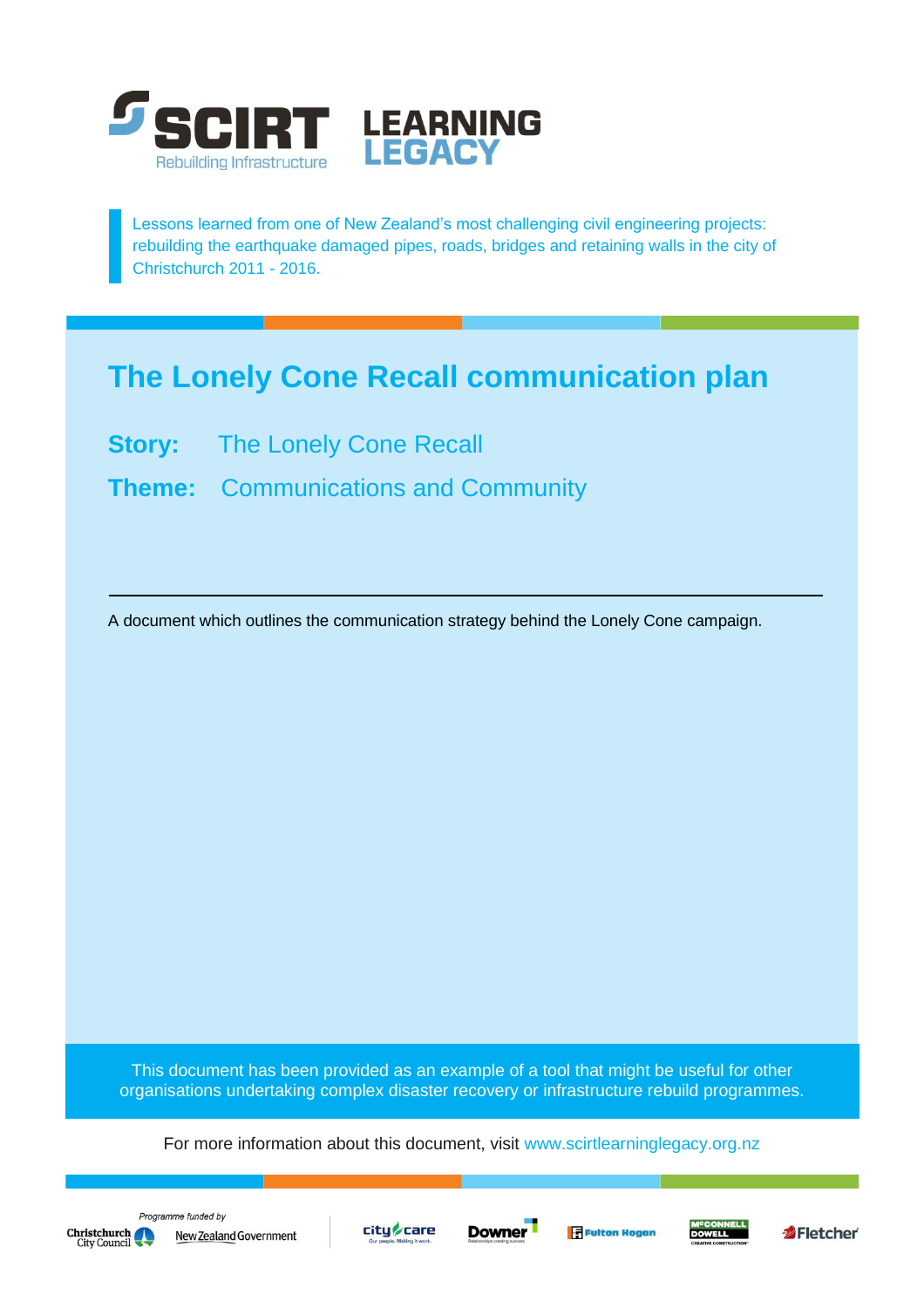

This work is licensed under a Creative Commons Attribution 3.0 New Zealand License.

The authors, and Stronger Christchurch Infrastructure Rebuild Team (SCIRT) have taken all reasonable care to ensure the accuracy of the information supplied in this legacy document. However, neither the authors nor SCIRT, warrant that the information contained in this legacy document will be complete or free of errors or inaccuracies. By using this legacy document you accept all liability arising from your use of it. Neither the authors nor SCIRT, will be liable for any loss or damage suffered by any person arising from the use of this legacy document, however caused.



Programme funded by New Zealand Government









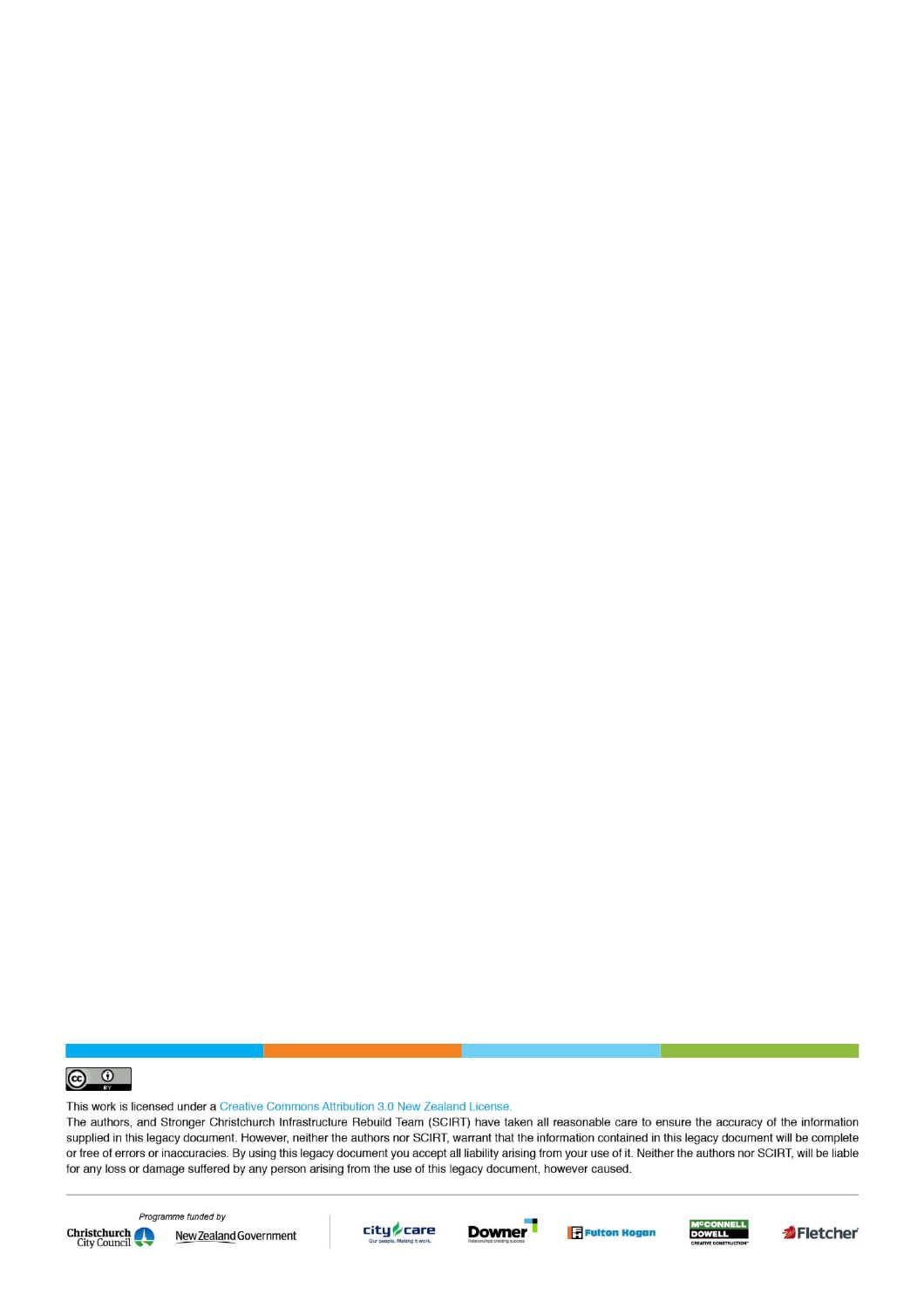STRONGER CHRISTCHURCH INFRASTRUCTURE REBUILD TEAM

# SCIRT's Lonely Cone Recall

# COMMUNICATION PLAN

**Marcus Gibbs 26/09/2016**



Programme funded by



New Zealand Government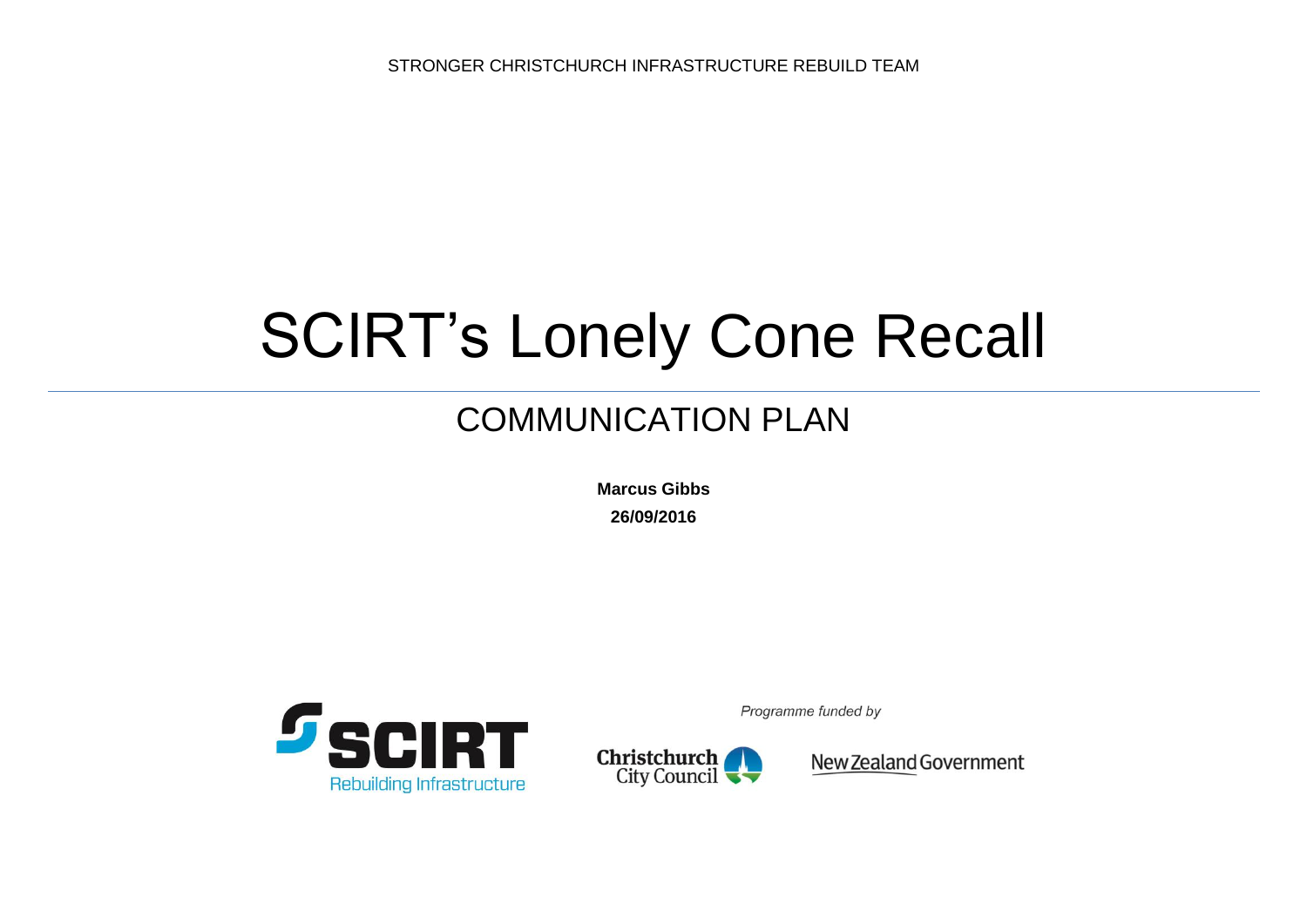#### **BACKGROUND**

The humble road cone has been a feature on Christchurch streets since the SCIRT programme began in 2011. It has become synonymous with the rebuild of Christchurch, at the peak of repairs more than 100,000 cones were on the streets at any one time.

A June 2012 news article discussing the replacement of wayward traffic cones highlighted the significant amount going missing, at that time; about one-fifth were reported as 'walking off the iob'.

In 2012, *Canterbury Television* created a 'life cycle of a road cone' video featuring an abandoned road cone. It proved popular online when *The Press* ran an article about the video and put it on its website. More than 28,000 people viewed the short 1 minute clip and discussed it on social media. Elsewhere road cones have featured in a special exhibition at the Christchurch City Council, been dressed up by residents as the Easter Bunny and on the anniversary of the September 2010 and February 2011 earthquakes, flowers are often placed on top as a sign of remembrance.

New feedback from the 2016 SCIRT focus groups suggests road cones are an emblem of people's frustrations with road works and impatience with the rebuild "Please just pack up the cones and go". There is also an expectation by residents that Christchurch Streets would be cleared by cones at the end of the SCIRT programme (December 2016).

As SCIRT winds down, the number of road cones is already starting to decrease, less than 30,000 are on the streets at present and that number is expected to fall to about 20,000 by November.

Its currently estimated 5 percent of those cones go missing each year, equating to about 1500 lost cones. **Above:** *An abandoned road cone in Fendalton.*



When SCIRT finishes a project and exits a residential street, sometimes cones can be misplaced and accidentally left behind. For several months following the end of a project, the SCIRT Communications team will still receive the odd call about a long lost road cone or road sign.

With the end of the SCIRT repair programme in sight, it important that SCIRT begins tidying up the streets, targeting these missing cones and signs, and rescuing them from gardens, drains, rivers and parks. It's an opportunity for SICRT to signal the end of the programme, the great cone recall.

A long-lost worse for wear road cone or sign is not how SCIRT's work should be remembered, let's take the focus off the cones and put it back on the work itself.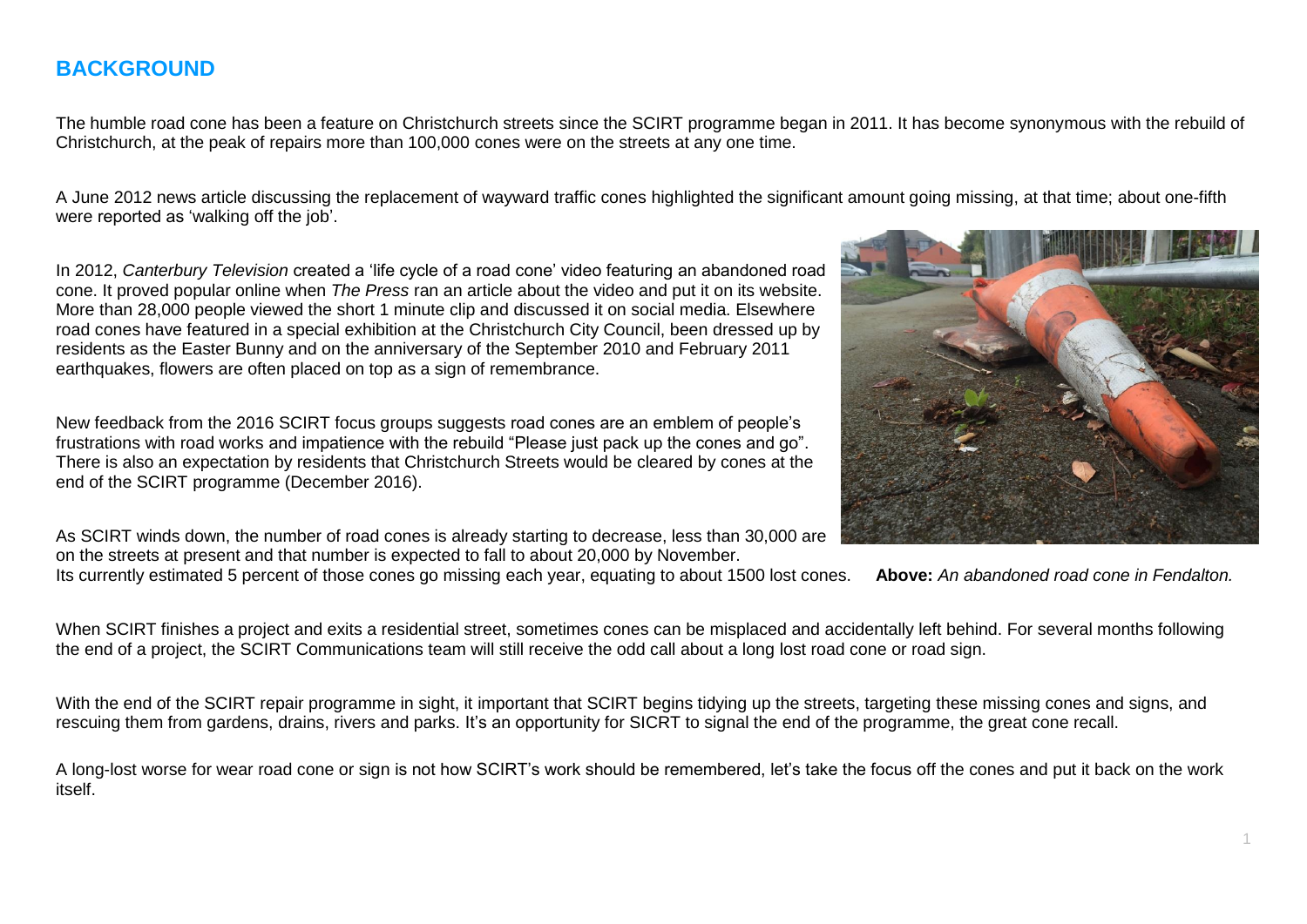### **COMMUNICATIONS OBJECTIVES**

- 1. To rid the streets of abandoned road cones and signs.
	- Rescue more than 500 lost and forgotten road cones from Christchurch Streets by from November 1 to November 30 2016.
- 2. Generate positive publicity for SCIRT, demonstrating our commitment to cleaning up our work sites and signalling the end of the SCIRT programme.
	- Produce more than 10 positive print articles, radio and television interviews about "SCIRT's Lonely Cone Recall" by the end of the campaign, 30 November 2016
- 3. Use social media as a new channel for SCIRT to generate interest.
	- Generate more than 10,000 views on the campaign launch video by 30 November 2016.
	- Receive more than 100 positive comments on various social media pages plus 1000 engaged followers on the campaign Facebook page by 30 November 2016.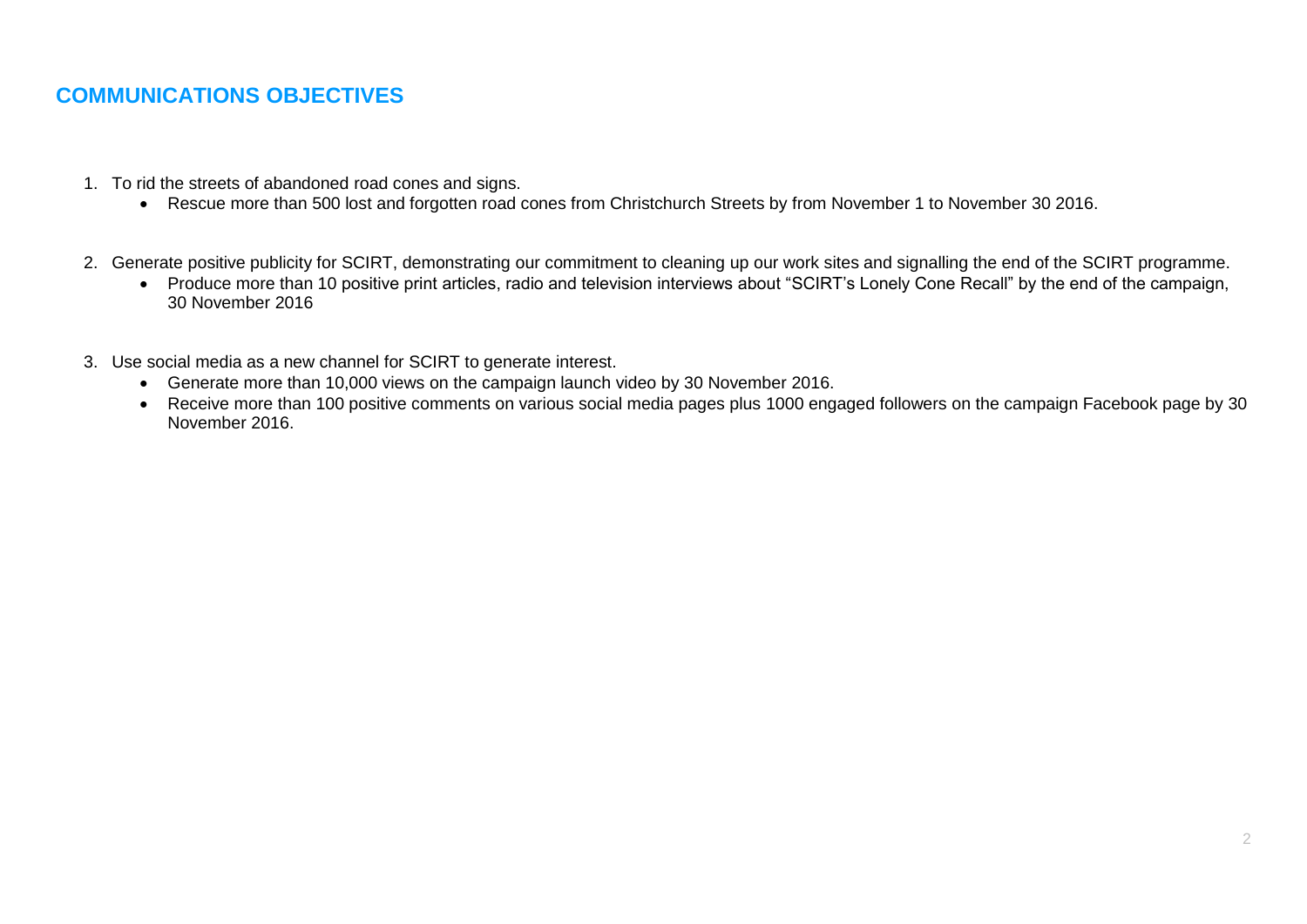## **ISSUES AND RISKS**

| <b>ISSUE or RISK</b>                                                                               | <b>MITIGATION STRATEGY</b>                                                                                                                                                                         |
|----------------------------------------------------------------------------------------------------|----------------------------------------------------------------------------------------------------------------------------------------------------------------------------------------------------|
| Social media campaign receives comments<br>highlighting negative experiences with SCIRT            | This is a single issue (road cone) campaign, other comments will be referred<br>to delivery teams and info@scirt.co.nz                                                                             |
| The Community don't respond to the campaign                                                        | SCIRT proactively collects cones / seeks them out.                                                                                                                                                 |
| The public feels SCIRT should not be spending<br>money on this campaign "if they can't fix roads". | Media strategy around being tidy kiwis with a visibly low cost campaign.                                                                                                                           |
| People call about cones from active work sites.                                                    | A small reward such as a rubber cone and sweets will be used to minimise<br>the chances of this happening. Traffic management responsible for assessing<br>whether cones are no longer being used. |
| The 500+ target isn't reached.                                                                     | Collect as many as possible during the campaign, targets won't be publicised,<br>SCIRT employees find cones and organise for TM to collect.                                                        |
| The cones belong to Enable, City Council general<br>maintenance, City Care, BAU projects           | TM will check logos and the location of the cone to check if SCIRT has been<br>working there. If cones are collected that don't belong to SCIRT, other<br>companies will be notified.              |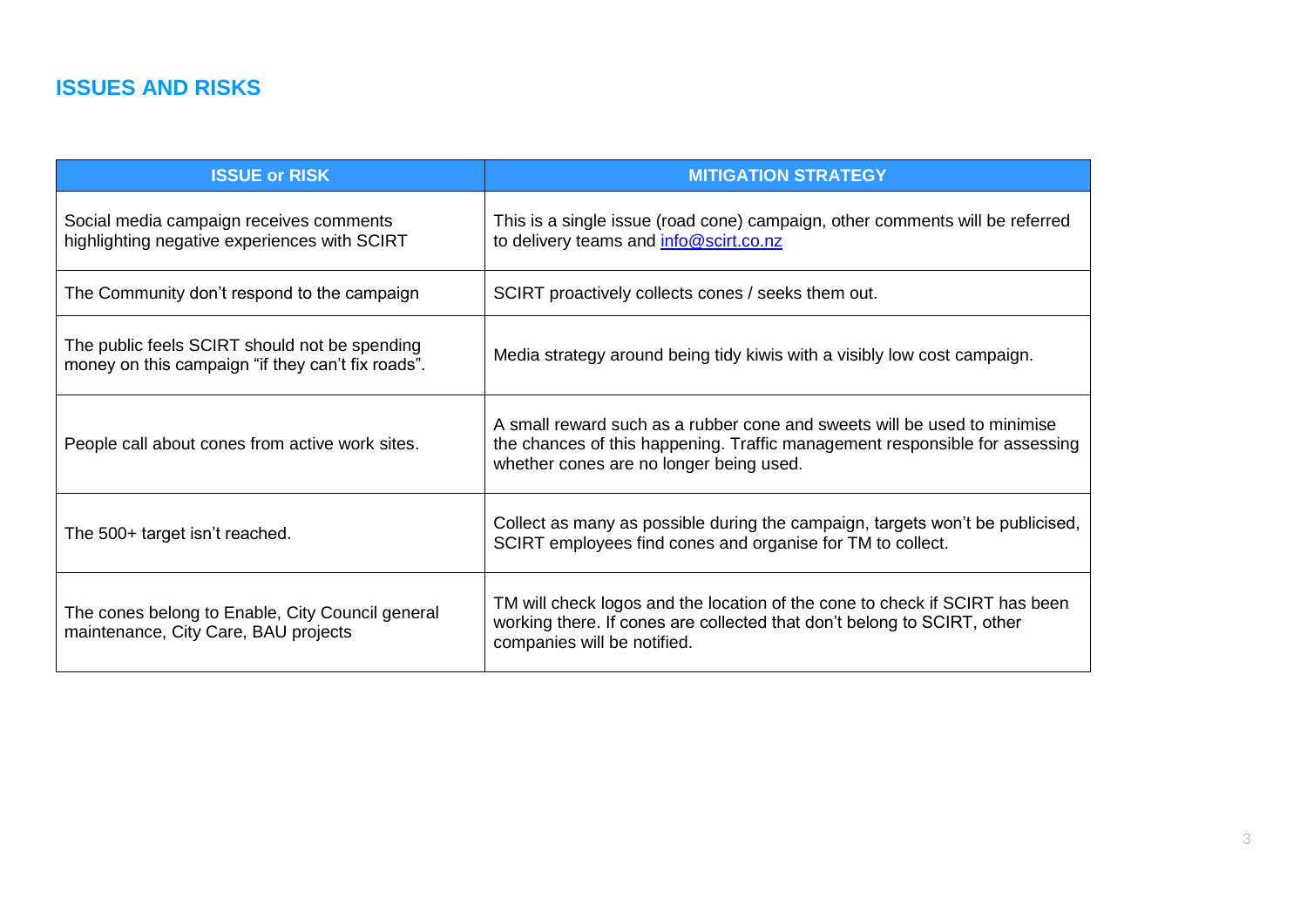#### **COMMUNICATION STRATEGY**

'SCIRT's Lonely Cone Recall' campaign will enlist the help of the public to help find lost road cones that have been left behind and are now littering Christchurch Streets. Stray road cones will be rescued and sent back out to work or off to the great cone melting pot in the sky. The campaign will run during the month of November and will increase SCIRT's reputation as an environmentally conscious organisation by cleaning up after itself. Removing road cones will help tidy up the streets where we have been working while signalling the end of the SCIRT programme.

The communications strategy and approach for 'SCIRT's Lonely Cone Recall' is to use proactive communications to receive a positive response from Christchurch residents.

A CTV video in 2012 describing road cones as a 'species' had a great effect on residents who continued to personify road cones in their comments on social media. In SCIRT advertising and publications, lost and lonely road cones will be personified as the foot soldiers of the Christchurch rebuild.

SCIRT will involve its alliance partner, Christchurch City Council in the advertising approach. The City Council's video department will be invited to assist SCIRT in creating a video personifying the road cones and recalling them from the streets. The video will be scripted by the SCIRT communication team and edited by the City Council.

As an additional visual element, a sign written 'SCIRT CONEMOBILE' will be created and will travel around the city to pick up cones that residents have called in to the 'Cone tip line' (0800 SCIRT CONE). The CONEMOBILE will attend SCIRT community events to promote the campaign. A SCIRT 'tip line' will also be set up on the website so residents can directly email the traffic management and communications team about where cones are kept.

SCIRT will also use social media for the first time as part of a campaign. A Facebook page will be created with a humorous campaign launch video about finding lost cones. Residents will be encouraged to post photos of cones and addresses where SCIRT can expect to find a lost cone. If residents private message their own details a rubber SCIRT cone and SCIRT lollies will be left in their letterbox to thank them for their efforts. Residents will also be encouraged to share photos of road cones.

Regular radio advertising over the course of the month will target commuters who see the 'same road cone on the side of the road every day'. Drivers will be encouraged to visit the SCIRT website, Facebook page or phone the 0800 number to 'dob in' the offending road cone.

SCIRT's monthly advertising will heavily feature the road cone campaign in its theme, the ad will run several times across multiple publications. 'Wanted posters' will also be distributed around public places in the city such as Library's and community centres. The aim of which is to generate a responsibility among Cantabrians to track down these lost cones, their way to help SCIRT clean up the city.

SCIRT's existing communication channels will also be used; delivery teams will also publish a line in their work notices with the 0800 number during the month of November. Thousands of work notices are delivered every month and this will be an excellent channel to get the message out.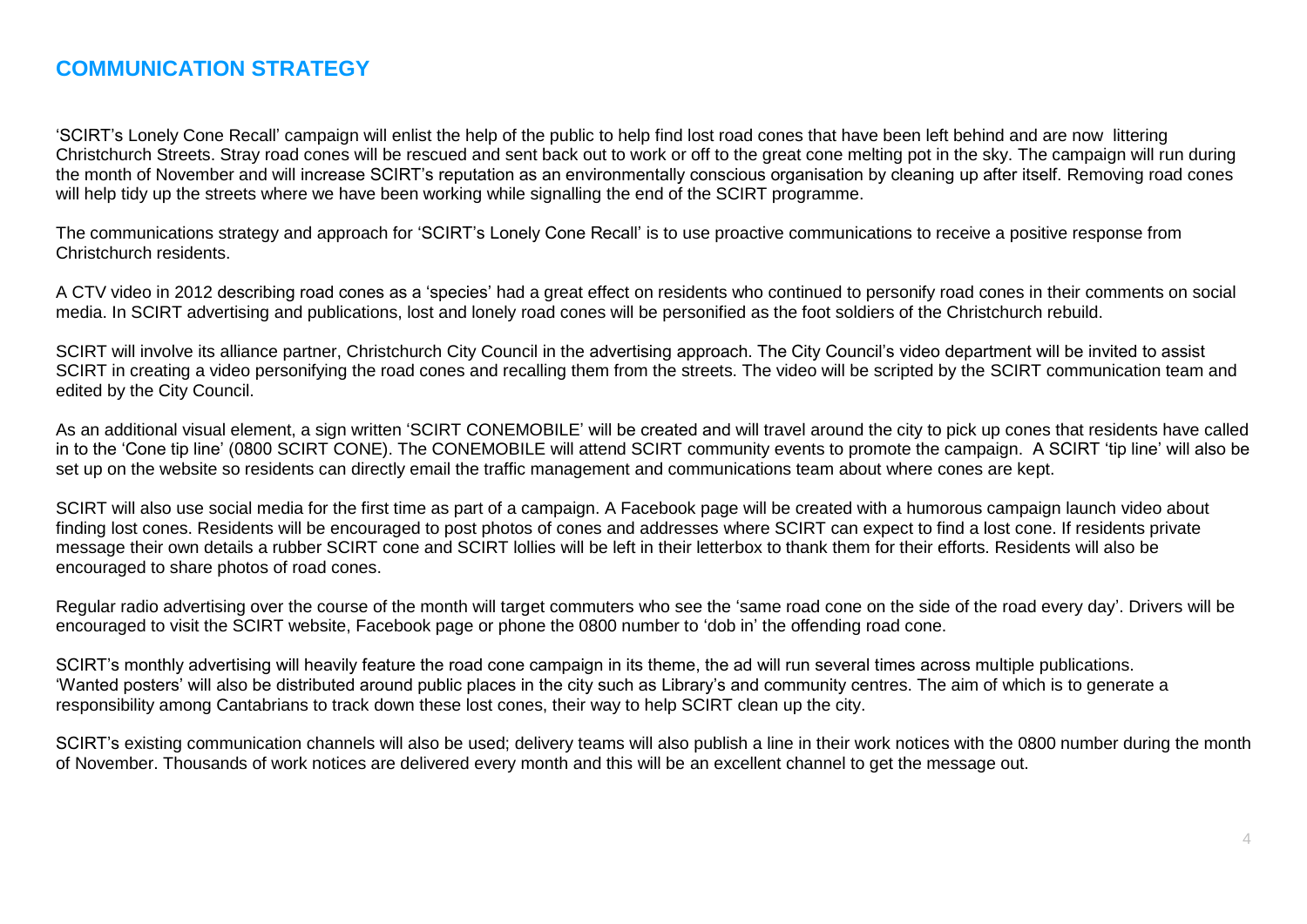#### **MEDIA STRATEGY**

The Media Strategy for this campaign is proactive. The tactics section includes specific opportunities where we will provide written and visual collateral to media outlets. All Media Inquiries about the campaign will be handled by Marta Steeman, with Ian Campbell as the media spokesperson.

By working with existing media partners, such as radio, television and print outlets, SCIRT will grasp every opportunity to generate interest in the campaign and competition. We will work with the Christchurch City Council to produce the video and use social media to distribute the campaign to residents throughout the city.

The SCIRT IST Communications Team will work to identify further positive media (free publicity) opportunities as they arise and develop these with local and national media.

Ian Campbell will be the spokesperson for the campaign, at a media launch event with the "Cone Mobile" and the traffic management team rescuing cones from the streets at a media stand up.

As outlined in the communication strategy, a new Facebook page will be created to help engage with the community over the course of the campaign. Regular Facebook advertising will help SCIRT generate interest about the competition and campaign.

Residents will be encouraged to post photos to be featured as "the saddest cone of the week".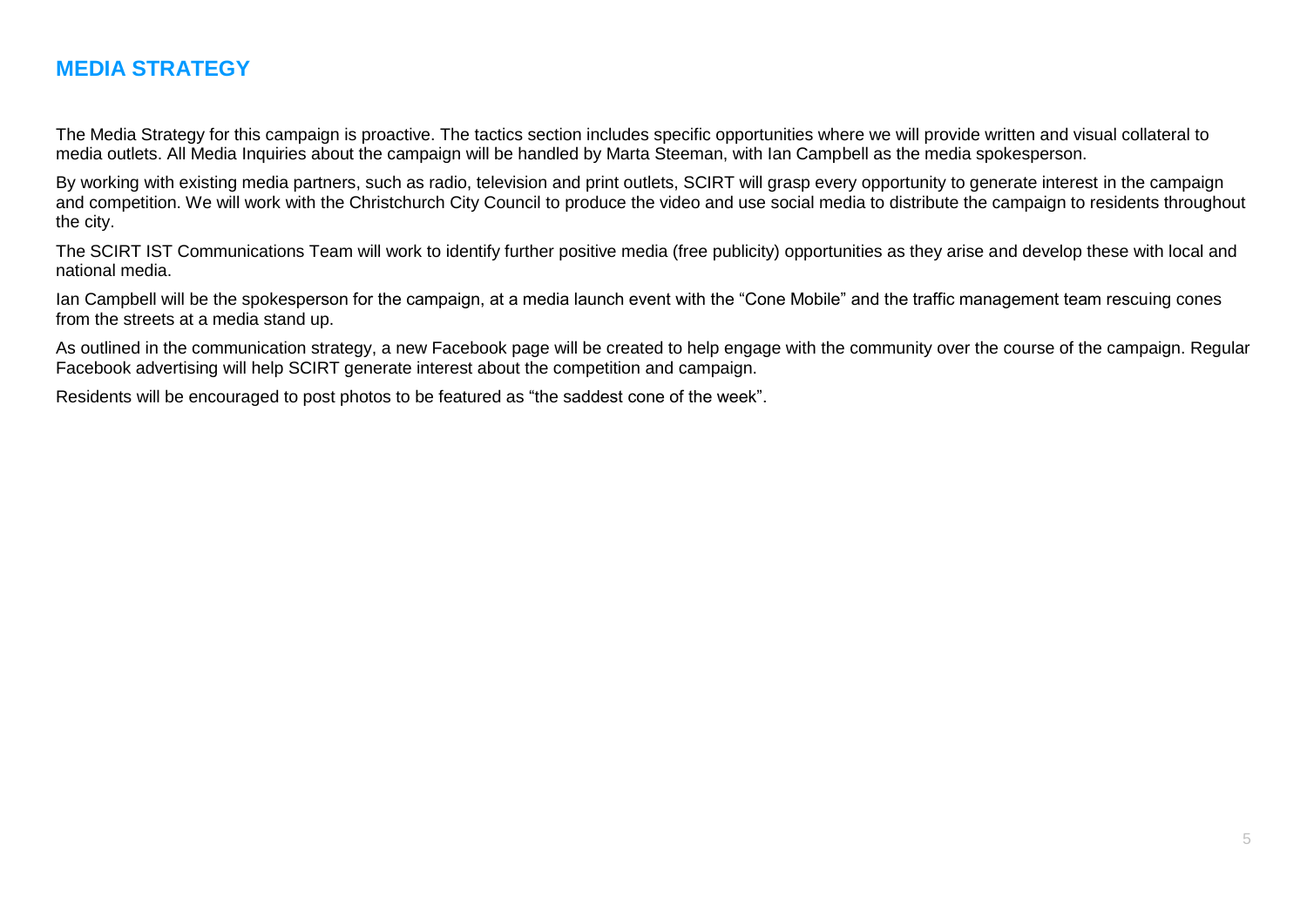## **TARGET AUDIENCES**

- Christchurch residents who have experienced road works in their streets.
- Community and socially focused individuals and families.
- School children
- Local and national media.
- Community groups e.g. residents associations
- SCIRT staff the eyes and ears on the streets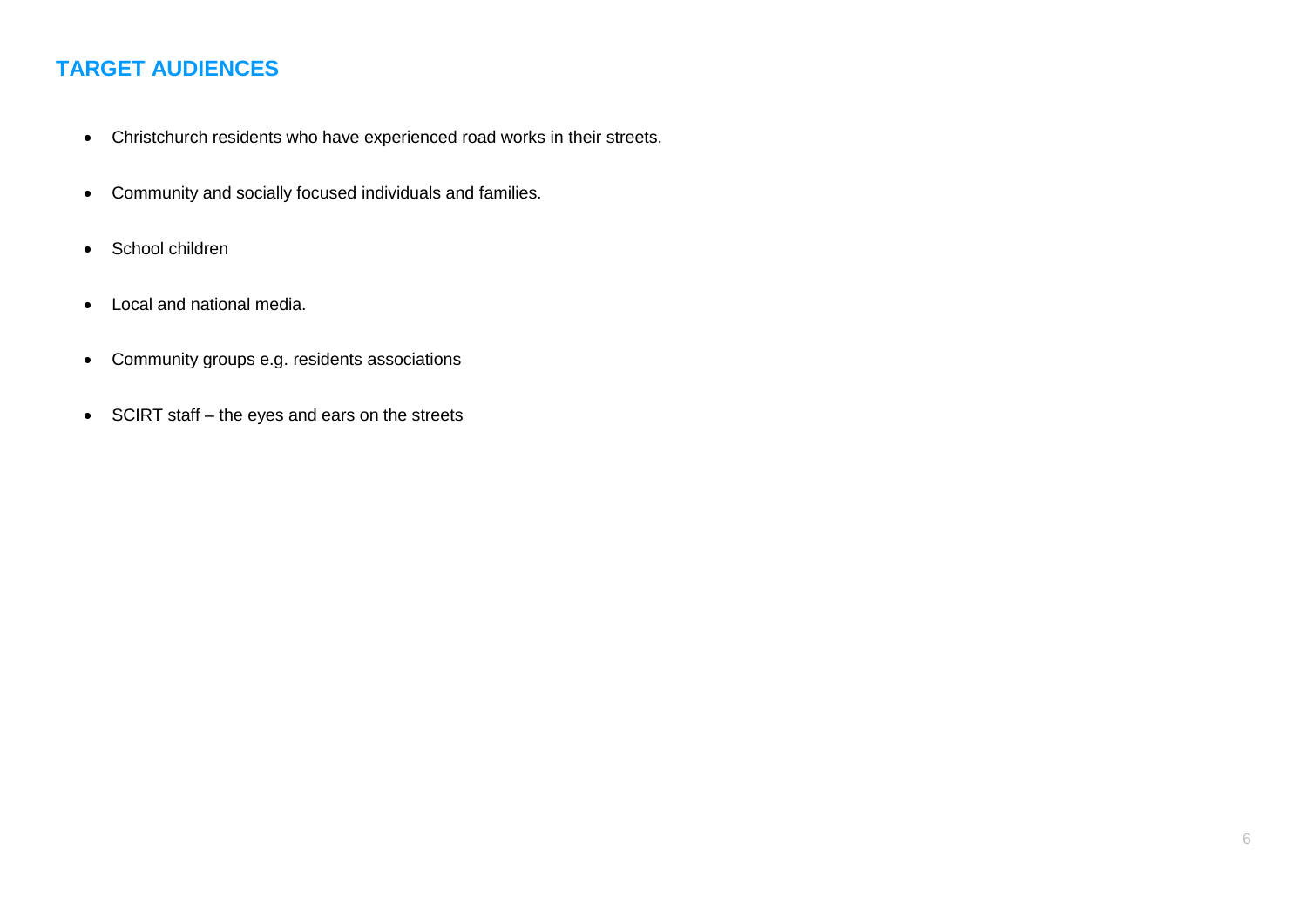#### **STAKEHOLDERS**

| <b>STAKEHOLDER</b>                            | <b>RELATIONSHIP</b><br><b>MANAGER</b> | <b>HOW</b>                       | <b>BRIEFING</b><br><b>MATERIALS</b>     | <b>WHEN</b>          |
|-----------------------------------------------|---------------------------------------|----------------------------------|-----------------------------------------|----------------------|
| <b>Christchurch City Council</b>              | Linda McGregor                        | Heads up at a<br>monthly meeting | Briefing document about<br>the campaign | September - December |
| Department of Prime Minister and<br>Cabinet   | Linda McGregor                        | Heads up at a<br>monthly meeting | Briefing document about<br>the campaign | September - December |
| New Zealand Transport Authority               | Linda McGregor                        | Heads up at a<br>monthly meeting | Briefing document about<br>the campaign | September - December |
| <b>SCIRT Communication Leadership</b><br>Team | Linda McGregor                        | Heads up at a<br>monthly meeting | Briefing document about<br>the campaign | September - December |
| <b>SCIRT Delivery Leadership Team</b>         | Linda McGregor                        | Heads up at a<br>monthly meeting | Briefing document about<br>the campaign | September - December |
| <b>SCIRT Board</b>                            | Linda McGregor                        | Heads up at a<br>monthly meeting | Briefing document about<br>the campaign | September - December |
| Traffic management team                       | Linda McGregor                        | Heads up at a<br>monthly meeting | Briefing document about<br>the campaign | September - December |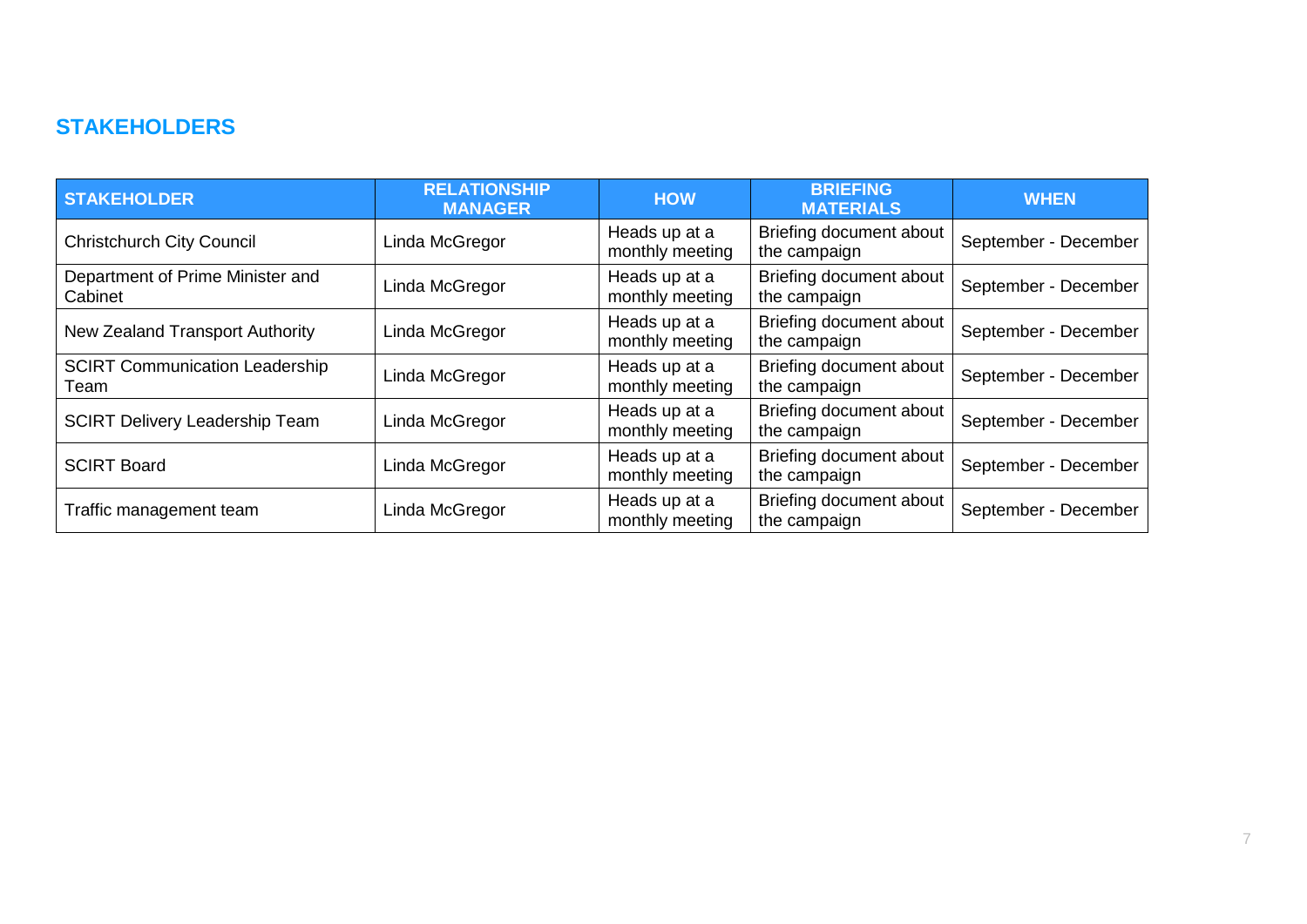#### **KEY MESSAGES**

- SCIRT would like the help of residents so road cones can be rescued and recycled.
- Help us to track down missing road cones that have 'walked off the job'.
- SCIRT is community and environment focused, it's important to our team that we take pride in cleaning up after ourselves.
- As SCIRT winds down, the number of road cones in use on the streets has decreased from 100,000 to just 30,000 cones.
- It's estimated there are hundreds of cones on the streets of Christchurch that have been misplaced and need to be returned.

The key messages will help to inspire communities to help us to find long-lost road cones.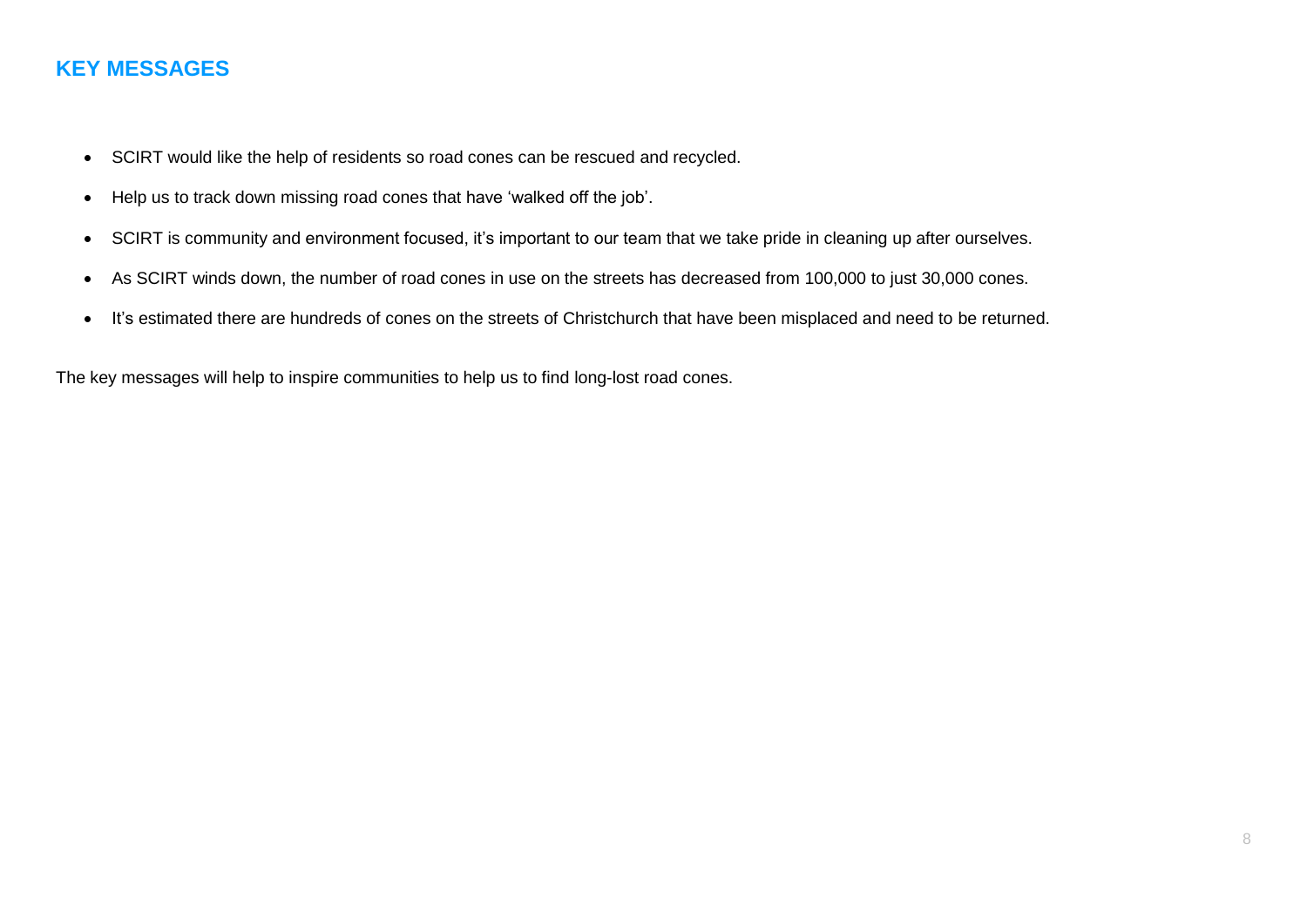#### **KEY DATES**

**Late September / early October:** Video scripting and filming with the Christchurch City Council begins.

**October 24:** Video, advertising and the media release are finalised. 'SCIRT's Cone Mobile' is prepped and ready to be rolled out.

November 1: Campaign launch, Facebook page launch and the video and press release is released. Advertising campaign begins.

**November 15**: Media release about the amount of cones returned is released

**November 30:** End of campaign 500+ cones have been returned, media release about the progress to date.

**December 9:** Analysis of the campaign is complete and published.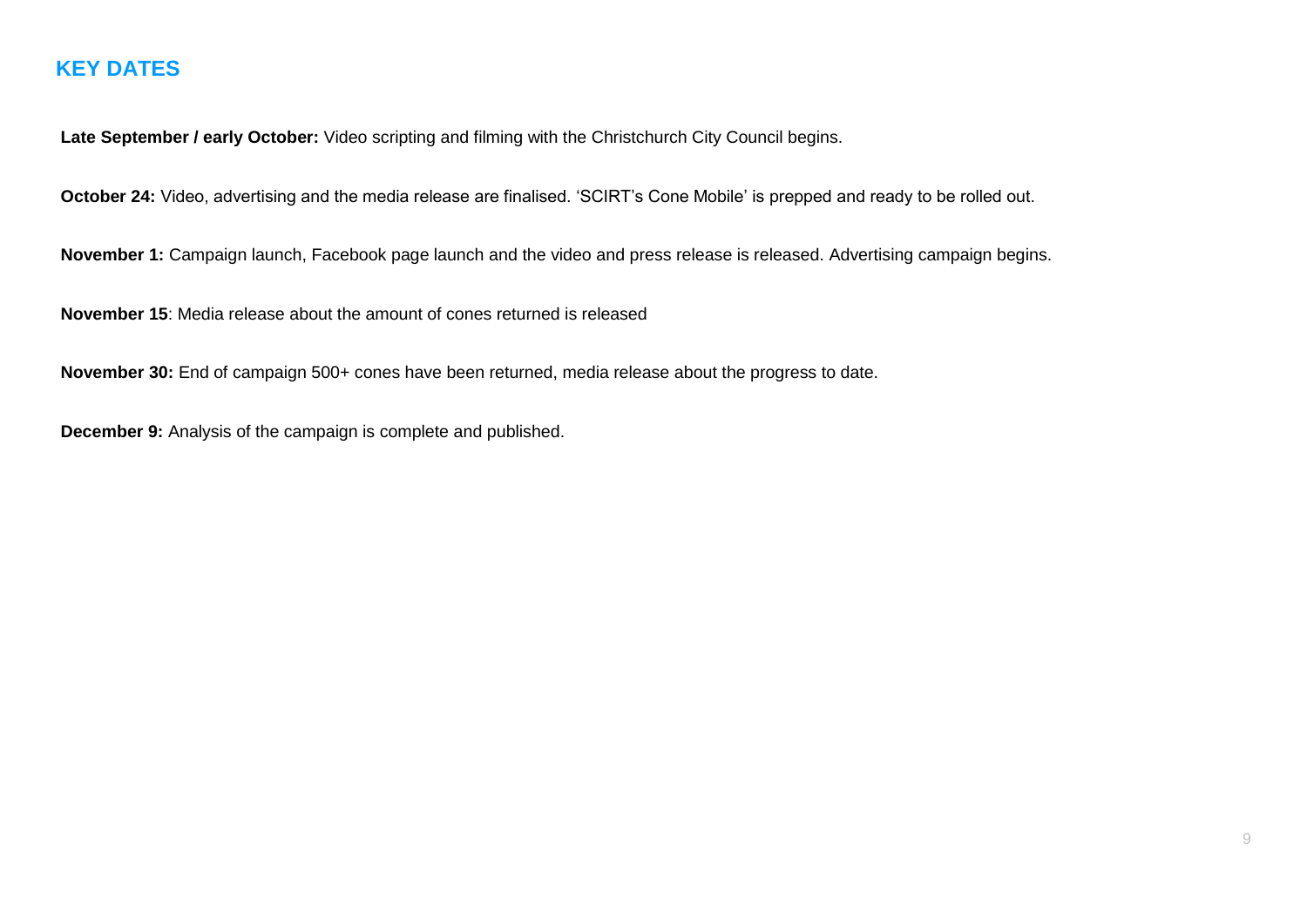| <b>AUDIENCE</b>                          | <b>TACTIC</b>                                                                        | <b>WHEN</b>                       | <b>MATERIALS</b>                  | <b>BY WHO</b>                 |  |  |  |  |
|------------------------------------------|--------------------------------------------------------------------------------------|-----------------------------------|-----------------------------------|-------------------------------|--|--|--|--|
| <b>PHASE ONE: PREPARING THE CAMPAIGN</b> |                                                                                      |                                   |                                   |                               |  |  |  |  |
| <b>Christchurch City Council</b>         | Contact and discuss working together on<br>the campaign.                             | Late September /<br>early October | Video                             | <b>Marcus</b>                 |  |  |  |  |
| Community                                | Prepare a Facebook page to be published<br>on the day of the campaign launch         | October 14                        | Facebook, Social<br>Media         | <b>Marcus</b>                 |  |  |  |  |
| Advertising team                         | Organise and craft a special<br>advertisement, radio and print.                      | October 14                        | Advertisement draft               | Marcus                        |  |  |  |  |
| Community                                | SCIRT Cone Mobile is ready with trailer,<br>signwriting and 'cone mowhawk' complete. | October 24                        | Vehicle, Trailer,<br>sign writing | Marcus, traffic<br>management |  |  |  |  |
| Community                                | Produce the campaign video and have it<br>signed off by the SCIRT board.             | October 24                        | Video                             | <b>Marcus</b>                 |  |  |  |  |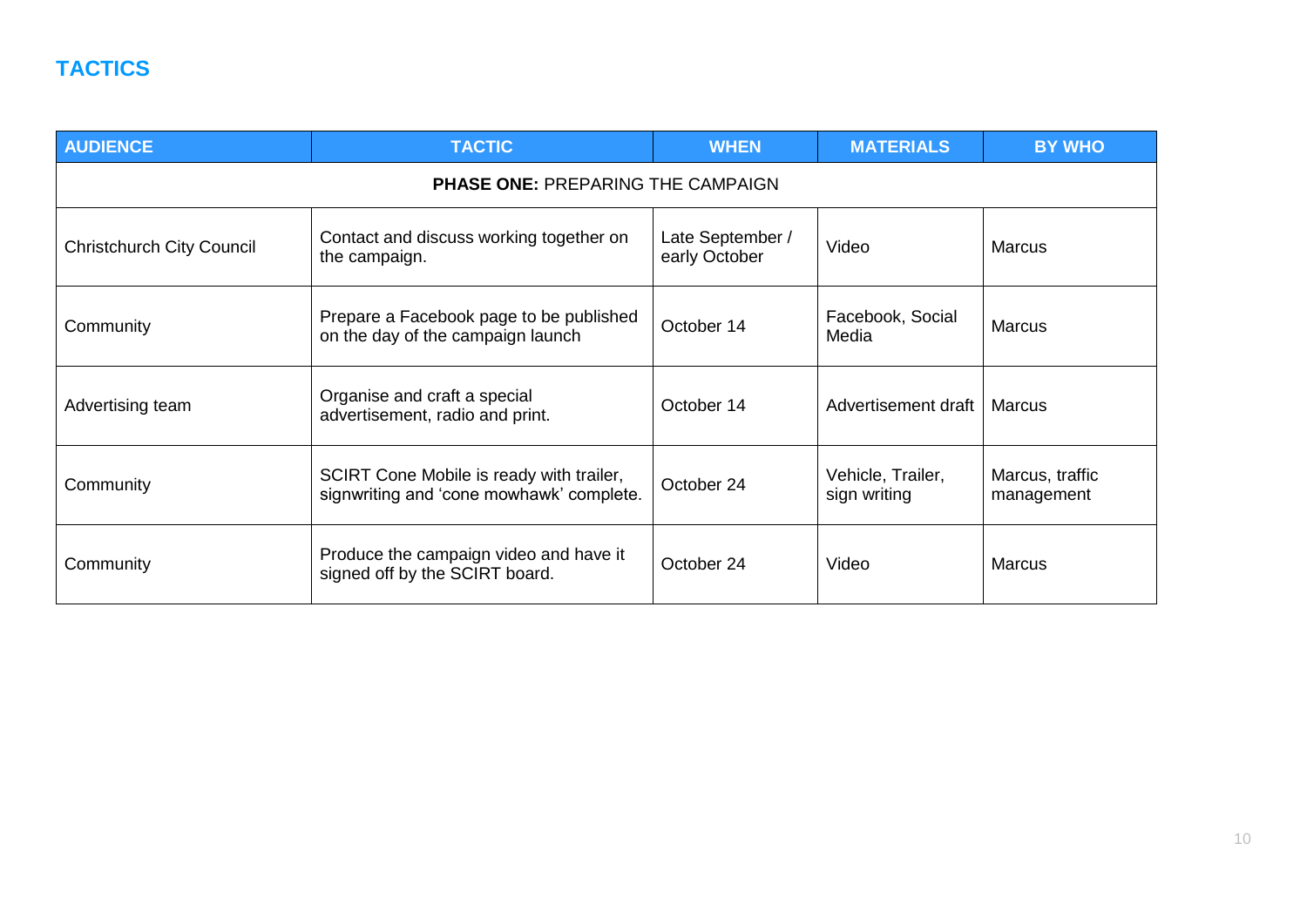| <b>Other Media</b>                                   | Work with Marta to prepare a media release<br>about the project, include the video as a<br>resource. | October 24   | Media release                                                  | Marcus / Marta     |  |  |  |
|------------------------------------------------------|------------------------------------------------------------------------------------------------------|--------------|----------------------------------------------------------------|--------------------|--|--|--|
| <b>PHASE TWO: LAUNCHING THE CAMPAIGN</b>             |                                                                                                      |              |                                                                |                    |  |  |  |
| Comms team / Media                                   | Campaign launch                                                                                      | November 1   | Media release,<br>stand up                                     | Marcus / Marta     |  |  |  |
| <b>SCIRT staff</b>                                   | Cone mobile launched                                                                                 | November 1   | Signage, trailer                                               | Traffic management |  |  |  |
| Public                                               | Facebook page goes live                                                                              | November 1   | Video / photos                                                 | <b>Marcus</b>      |  |  |  |
| Public                                               | SCIRT advertising runs, radio / print                                                                | November     | Radio, Facebook<br>and print ads /<br><b>SCIRT</b> work notice | <b>Marcus</b>      |  |  |  |
| Schools                                              | CONEMOBILE calls on primary schools in<br>the target areas, delivering poster                        | 1-7 November | Posters                                                        | Laura / Jess       |  |  |  |
| <b>Public Libraries - Council Service</b><br>Centres | CONEMOBILE calls in and puts up poster                                                               | 1-7 November | Posters                                                        | Laura / Jess       |  |  |  |
| Media / Public                                       | Update about the campaign, number of<br>road cones recalled                                          | November 15  | Media release / FB<br>page                                     | <b>Marcus</b>      |  |  |  |
| Media / Public                                       | Campaign ends                                                                                        | November 30  | Media release                                                  | Marcus / Marta     |  |  |  |
| Traffic management teams                             | Road cones are recycled, donated or<br>thrown away                                                   | December 15  | Phone calls                                                    | Traffic management |  |  |  |